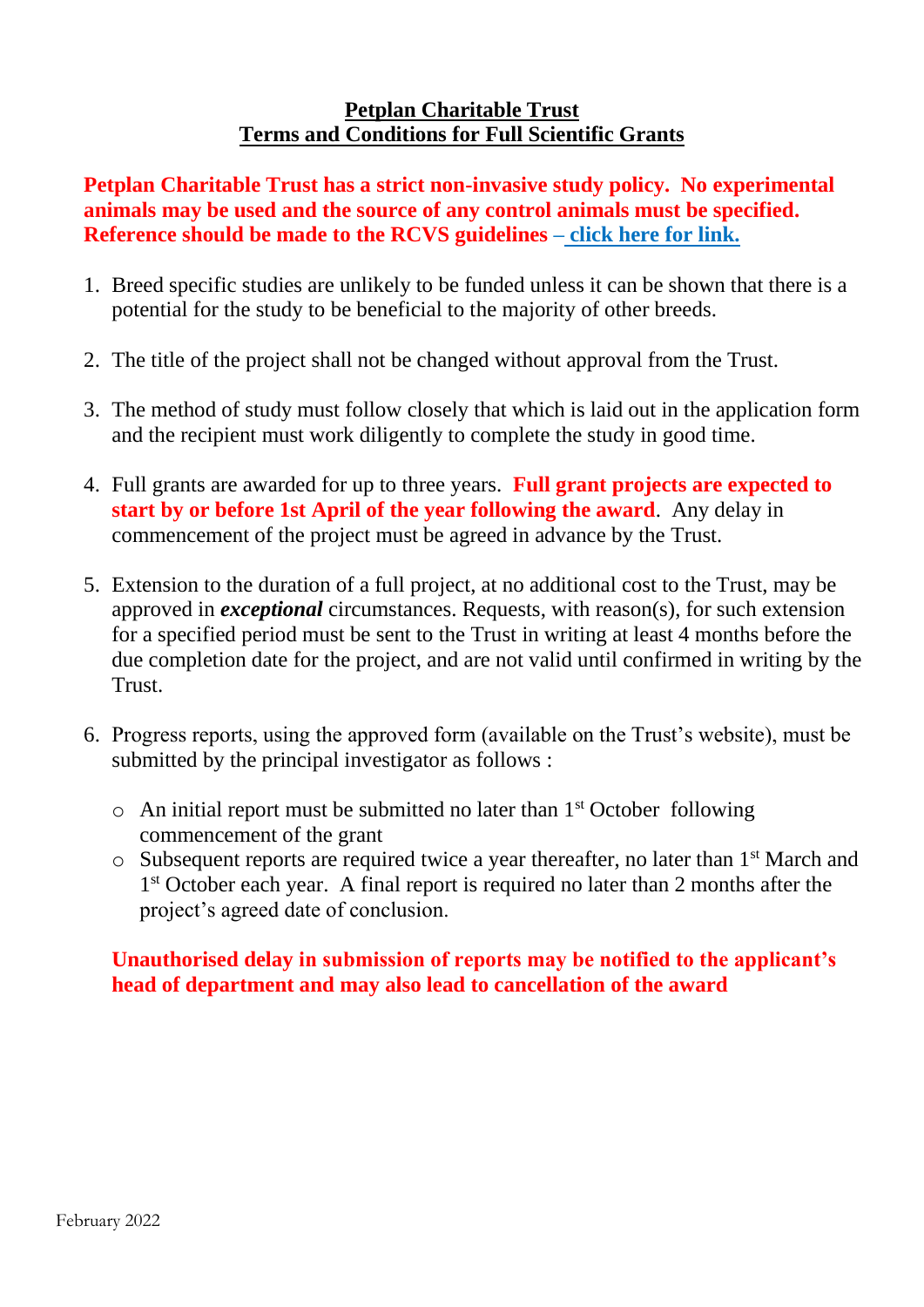- 7. The Trust is not the employer of staff engaged on projects which it supports and accepts no liability for such staff (including compliance with, and claims for compensation under, any statute or common law and health and safety requirements) beyond retrospective reimbursement of all or part of the individual's salary, superannuation and national insurance at levels agreed by the Trust. Such staff will be engaged under conditions set by the grant holding institution, and in accordance with relevant legislation. **Any changes in scientific staff during the project should be notified to the Trust in advance.**
- 8. In applying for a full grant, applicants may request support for full time PhD students to undertake their PhD training by following the proposed project under the supervision of the principal applicant. Applicants may then request a stipend for the PhD student and University fees in addition to the project expenses using the current BBSRC rates. The Trust will not be liable for fees other than University fees, and will not provide funds for time needed by the individual to write up the thesis or other form of dissertation if it does not prove possible for the student to complete this in the maximum of three years of funding normally provided. In assessing such an application to fund a PhD student the scientific committee will take account of the suitability of the proposed project as a training experience for a PhD student and the track-record of the principal applicant in successfully training PhD students to completion. The Principal Investigator must ensure that the objectives of the project are met, and that papers arising from the work are submitted to refereed journals within a reasonable period.

When support is requested for a graduate research assistant to be employed by the institution where the grant is held to work on the project, it is not normally expected that the individual employed will register for a higher research degree (MRes, PhD or equivalent) on a part-time basis using the project as the research they present for that degree. If the research assistant wishes to register in this way, the permission of the Trust must be sought first. If the Trust grants permission, it will not be liable for University fees or any other fees and will not provide funds for time needed by the individual to write up the thesis or other form of dissertation if it does not prove possible for the student to complete within the period of the grant. The Principal Investigator must ensure that the objectives of the project are met, and that papers arising from the work are submitted to refereed journals within a reasonable period.

**9. A condition of the award is that publication of results is required internally and/or externally and the Trust asks for prior sight of any proposed publication and retains the right of comment. Appropriate recognition of the Trust is preferred in all publications and presentations but please note: approval must be obtained from the Trust before using the Trust's name or logo.**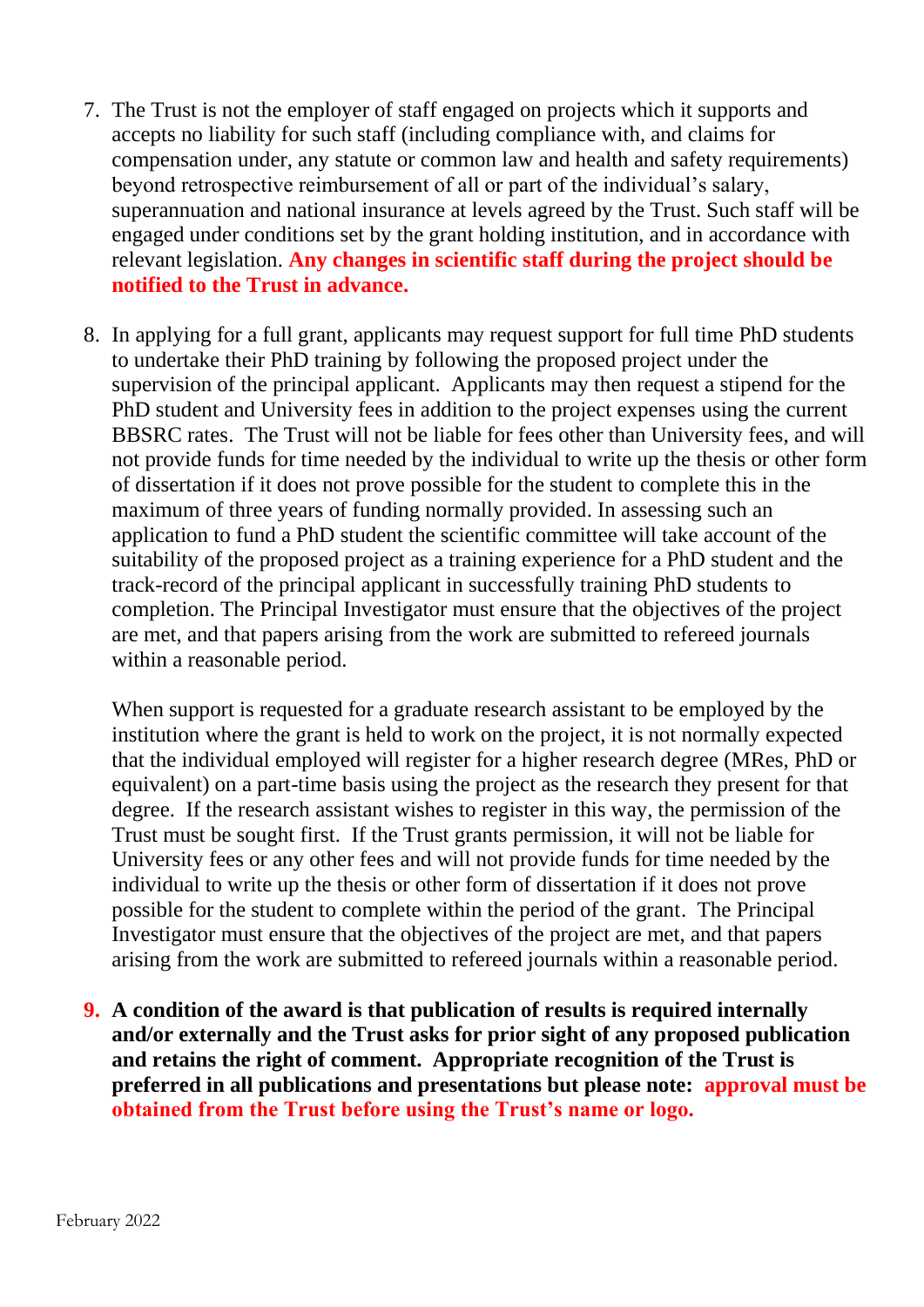- **10.Intellectual property: Application for a patent and/or commercial exploitation of the results is encouraged but should not be made without the Trust's prior written approval which may be withheld, or granted subject to such conditions, including the right to share in any financial benefits arising from any exploitation, that the Trust may decide.**
- **11.**All equipment purchased with a grant remains the property of the Trust. The right is reserved to recall it when the project is completed.
- 12.Representatives of the Trust may visit the grant recipient at any time during the study but will give reasonable notice of their intent.
- 13.The total agreed amount will be paid at regular intervals, the first payment at the start of the project and then following receipt of satisfactory progress reports. The final 20% of the amount awarded will be withheld until a satisfactory final report has been received.
- **14. Should the principal grant holder (awardee) move institutions, the Trust should be informed of this prior to the move having taken place. Failure to do so may lead to immediate termination of the award with the remaining funds having to be repaid to the Trust. If the research funded by the grant is to continue, one of two options need to be agreed by the Trust:**
	- o Written application to the Trust for permission to move the grant to the awardee's new institution should be made in advance of the move, with an explanation of how the work will be completed from the awardee's new position. This application should be accompanied by a financial statement from the awardee's current Finance Officer providing a full account of the funds spent to date and the balance available to be transferred.
	- o Permission to transfer the grant to the new institution and recommencement of the study will be dependent upon written confirmation of the Head of Research or Head of Department at the new institution, that the facilities and equipment required to do the study will be made available to the awardee and that (s)he will be provided with sufficient time, technical support and, if necessary, appropriate supervision to continue the study.
	- o Confirmation must also be given in writing that the new institution complies with the Trust's ethical policy in relation to this application – **See Rules 15/16.**